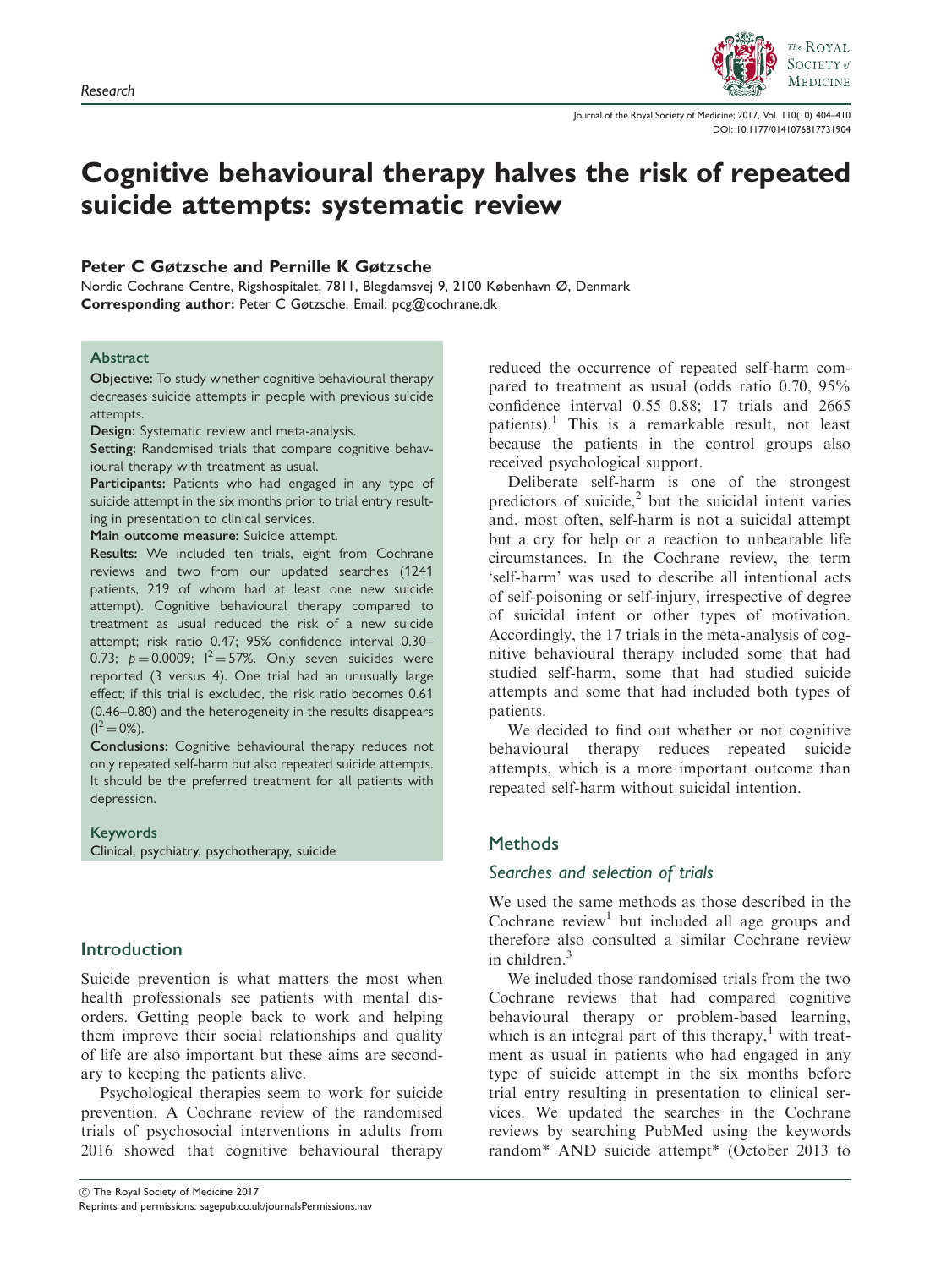17 February 2017). We also wrote to the primary investigators for the trials described as ongoing in the two Cochrane reviews and asked whether they had been published.

We included trials where the patients had attempted suicide previously. We did not contact the study authors to obtain unreported data for the trials included in the Cochrane reviews, as the Cochrane authors had already done this and we did not need to contact the authors for the additional trials we included.

#### **Outcome**

Suicide attempt.

#### Data extraction and synthesis

The two authors judged independently whether a trial was eligible and extracted data on a number of patients and events. Disagreements were resolved by discussion.

We calculated the pooled risk ratio and its accompanying 95% confidence interval, which we prefer to use when events are not rare. In order to compare our results with the results in the Cochrane reviews, we also calculated the odds ratio. We used the Mantel– Haenszel method for dichotomous data and a random effects model. The meta-analyses were performed using ReviewManager, version 5.

## **Results**

The two Cochrane reviews had included 17 trials in adults and one in children of cognitive behavioural therapy, eight of which addressed suicide attempts only (all in adults). These eight trials were included in our review. $4-11$ 

Our PubMed search yielded 263 records, of which 249 were clearly irrelevant and two described the protocols for planned trials. We assessed the remaining 12 records for eligibility. In nine trials, the intervention was not cognitive behavioural therapy,  $12-20$ and one trial was not about previous suicide attempts although it had 'suicide survivors' in the title; it included relatives to people who had committed suicide.<sup>21</sup> The two remaining trials were included in our review. Our contacts to the investigators for ongoing trials did not yield additional trial results.

Patient characteristics and trial quality are described in Table 1. Randomisation was based on a computer in five trials,  $4,7,8,11,23$  envelopes in three trials,  $6,9,22$  draws from a container in one trial,  $10$  and an unknown method in one trial.<sup>5</sup> Blinding of outcome assessment (a new suicide attempt) was used in four trials;  $6-8,23$  in three trials, this was unclear;  $9,11,22$ and in three, there was no blinding. $4,5,10$  Seven trials had a loss to follow-up between  $0\%$  and  $14\%$ , <sup>5-9,22,23</sup> one had  $29\%,^4$  and two had more than 50%.<sup>10,11</sup> The basic characteristics of the eight trials we included based on the Cochrane review are also described in this review,<sup>1</sup> as is one of the new trials we included<sup>22</sup> (in the table of ongoing studies). The other new trial included military personnel with a suicide attempt within the past month or suicidal ideation with intent to die during the past week.<sup>23</sup> The participants were randomised to cognitive behavioural therapy plus treatment as usual  $(n = 76)$  or treatment as usual ( $n = 76$ ). We both wanted to include this trial because separate analyses were available for those with a previous suicide attempt (59 vs. 57 patients). The results were reported after two years.

What constituted a previous suicide attempt was not explicitly defined in three trials.<sup>5,11,23</sup> In four trials, it was deliberate self-poisoning; $6-9$  in one trial, most patients had self-poisoned;<sup>4</sup> one trial required a reported suicidal intent; $10$  and one trial required such an intent either implicitly or explicitly.<sup>22</sup>

The interventions in the experimental groups and the control groups (treatment as usual) are shown in Table 2. Various forms of cognitive behavioural therapy were used, and in all cases, patients in the control group also received psychological support, which in some trials was pretty extensive.

When we compared our data with those in the Cochrane review, we confirmed the number of suicide attempts apart from one trial $10$  where we both found four versus two attempts in the cognitive behavioural therapy group and the control group, respectively, whereas the Cochrane review reported three versus two.<sup>1</sup> We used four versus two in our analyses.

In seven trials, the patients were randomised immediately after the suicide attempt; in two trials within 48 h, and in one trial, within seven days. The results were reported after a median follow-up of one year after randomisation. Cognitive behavioural therapy compared to treatment as usual reduced the risk of a new suicide attempt (Figure 1; risk ratio 0.47; 95% confidence interval 0.30–0.73;  $p = 0.0009$ ;  $I^2 = 57\%$ ; ten trials, 1241 patients and 219 events). One trial was an outlier with an unusually large effect; $^{22}$  if this trial is excluded, the risk ratio becomes 0.61 (0.46–0.80) and the heterogeneity in the results disappears  $(I^2 = 0\%)$ .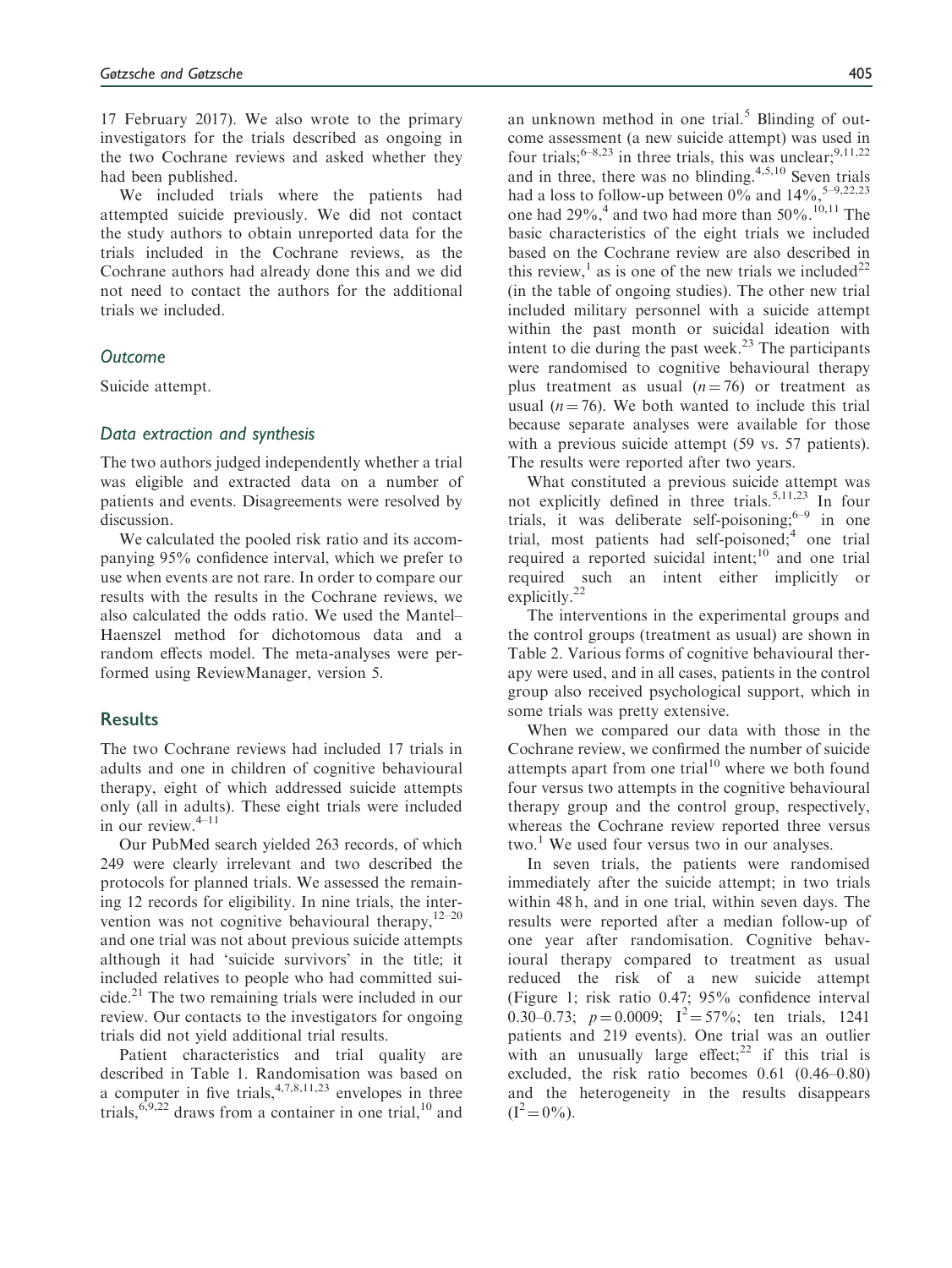| Study                                                            | Patient characteristics                                                                                                                                                                                   | Trial quality                                                                                                                                                                                                                                   |
|------------------------------------------------------------------|-----------------------------------------------------------------------------------------------------------------------------------------------------------------------------------------------------------|-------------------------------------------------------------------------------------------------------------------------------------------------------------------------------------------------------------------------------------------------|
| Brown <sup>4</sup>                                               | Aged 18-66 years, mean age 35 years, 61%<br>women; suicide attempt or intentional self-<br>injury (e.g. overdose, laceration, gunshot<br>wound); 77% had major depression, 68%<br>were substance abusers. | Computerised randomisation; outcome<br>assessment not blinded; 35 of 120 (29%)<br>patients lost to follow-up after 18 months.                                                                                                                   |
| Hawton et al. <sup>1</sup> and<br>Dubois et $al5$                | Aged 15-34 years, mean age 22 years; 79%<br>women; suicide attempt not needing more<br>than 24h at hospital.                                                                                              | Randomised, method not described; outcome<br>assessment not blinded; 12 of 102 (12%)<br>lost to follow-up after 12 months.                                                                                                                      |
| Hawton et al. <sup>1</sup> and<br>Gibbons et al. <sup>6</sup>    | Aged at least 17 years, no further details; 71%<br>women; <sup>1</sup> deliberate self-poisoning with a<br>pharmacologically active substance; 44%<br>had depressive neurosis. <sup>1</sup>               | Randomised, sequentially numbered, sealed,<br>opaque envelopes; <sup>1</sup> outcome assessment<br>was blinded; 12% of the patients lost to<br>follow-up after 12 months.                                                                       |
| Hawton et al. <sup>1</sup> and<br>Guthrie et al. <sup>7</sup>    | Aged 18-65 years, mean age 31 years; 56%<br>women; <sup>1</sup> deliberate self-poisoning.                                                                                                                | Computerised randomisation with allocation<br>concealment; outcome assessment was<br>blinded; none lost to follow-up after six<br>months.                                                                                                       |
| Gysin-Maillart et al. <sup>22</sup>                              | Mean age 38 years; 55% women; attempted<br>suicide with evidence of intent to die.                                                                                                                        | Randomisation using shuffled, unmarked,<br>sealed envelopes, patients told of assign-<br>ment after randomisation; blinding unclear,<br>hospital records used and doctors con-<br>tacted; 17 of 120 (14%) lost to follow-up<br>after 24 months. |
| Husain et al. <sup>8</sup>                                       | Aged 16-64 years, mean age 23 years; 69%<br>women; deliberate self-poisoning, 76% with<br>pesticides.                                                                                                     | Computerised randomisation with allocation<br>concealment; outcome assessment was<br>blinded; four of 221 (2%) lost to follow-up<br>after six months.                                                                                           |
| Rudd et al. <sup>23</sup>                                        | Mean age 27 years; 12% women; attempted<br>suicide in soldiers with evidence of intent<br>to die; 78% had major depression.                                                                               | Computerised randomisation; outcome<br>assessment was blinded; 15 of 152 (10%)<br>lost to follow-up after 24 months.                                                                                                                            |
| Hawton et al. <sup>1</sup> and<br>Salkovskis et al. <sup>9</sup> | Aged 16-65 years, mean age 27 years; 50%<br>women; deliberate self-poisoning.                                                                                                                             | Randomisation using sealed envelopes with<br>allocation concealment; <sup>1</sup> blinding unclear,<br>hospital records used but also same nurse<br>who delivered the intervention; <sup>1</sup> none lost<br>to follow-up after 12 months.     |
| Hawton et al. <sup>1</sup> and<br>Stewart et al. <sup>10</sup>   | Aged 20-58 years; 53% women; attempted<br>suicide with evidence of intent to die.                                                                                                                         | Randomisation by drawing names of treat-<br>ment group from a container; <sup>1</sup> outcome<br>assessment not blinded; <sup>1</sup> number lost to<br>follow-up after two months is over 50%<br>(contradictory information). <sup>1,10</sup>  |
| Wei et al. <sup>11</sup>                                         | Aged at least 16 years, mean age 32 years; 75%<br>women; attempted suicide.                                                                                                                               | Computerised randomisation; blinding<br>unclear, no details; 107 of 159 (67%) lost to<br>follow-up after 12 months.                                                                                                                             |

Table 1. Patient characteristics and trial quality.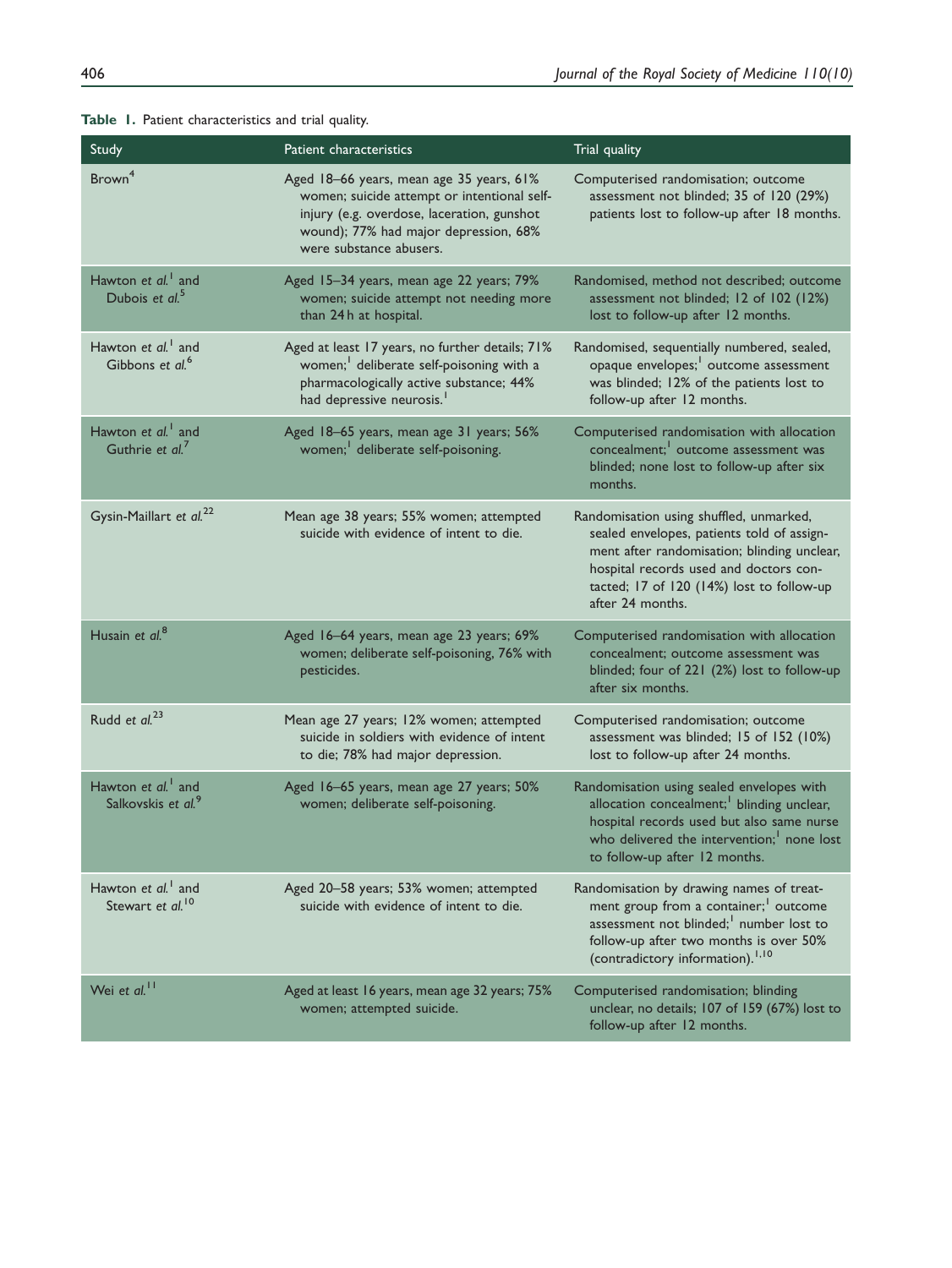| Study                                                        | Experimental intervention                                                                                                                                                                                             | Control intervention                                                                                                                                               |
|--------------------------------------------------------------|-----------------------------------------------------------------------------------------------------------------------------------------------------------------------------------------------------------------------|--------------------------------------------------------------------------------------------------------------------------------------------------------------------|
| Brown et $al4$                                               | Ten sessions of cognitive therapy specifically<br>developed for preventing suicide attempts plus<br>TAU.                                                                                                              | TAU. Patients contacted weekly to monthly and<br>offered referrals to community mental health<br>treatment, addiction treatment and social<br>services.            |
| Hawton et al. <sup>1</sup><br>and Dubois et al. <sup>5</sup> | Psychotherapy involving five sessions during first<br>month following a specific therapeutic model.                                                                                                                   | TAU involving an assessment by a clinical psych-<br>iatrist and follow-up by a psychiatrist or<br>psychologist.                                                    |
| Gibbons et al. <sup>6</sup>                                  | Crisis-oriented, task-centred social work pro-<br>vided at home for up to three months,<br>including problem-solving for personal rela-<br>tionships and emotional distress.                                          | TAU, interview by a psychiatrist; 54% referred to<br>their GP, 33% psychiatric referral and 13%<br>unspecified referral.                                           |
| Guthrie et al.                                               | Four sessions of psychodynamic interpersonal<br>therapy focusing on interpersonal difficulties<br>and distress.                                                                                                       | TAU; most were assessed by a doctor and<br>thereafter either became psychiatry out-<br>patients or were referred to their GP.                                      |
| Gysin-Maillart et al. <sup>22</sup>                          | First session was a narrative interview; the<br>second identified thoughts, emotions and<br>behaviour; the third warning signs, and safety<br>strategies discussed. Regular, personalised let-<br>ters for 24 months. | TAU included a clinical interview. A structured<br>suicide risk assessment was sent to the health<br>professionals responsible for the patient's<br>clinical care. |
| Husain et al. <sup>8</sup>                                   | Six sessions. Manualised culturally adapted pro-<br>blem-solving therapy based on principles of<br>cognitive behavioural therapy and development<br>of crisis management skills.                                      | TAU; initial assessment by a doctor. Local med-<br>ical, psychiatric and primary care services<br>provided standard routine care.                                  |
| Rudd et al. <sup>23</sup>                                    | Twelve sessions of cognitive behavioural therapy<br>plus TAU.                                                                                                                                                         | TAU, including psychotherapy, psychiatric medi-<br>cation, substance abuse treatment and/or<br>support groups.                                                     |
| Salkovskis et al. <sup>9</sup>                               | Five sessions of cognitive behavioural problem-<br>solving treatment.                                                                                                                                                 | TAU.                                                                                                                                                               |
| Stewart et al. <sup>10</sup>                                 | Four sessions of cognitive behavioural therapy or<br>seven sessions of problem-solving therapy so<br>that suicide no longer appears to be the only<br>viable solution to the stressor.                                | TAU involving treatment by the hospital acute<br>care team.                                                                                                        |
| Wei et al. <sup>11</sup>                                     | Ten cognitive behavioural therapy sessions to help<br>patients develop adaptive ways of dealing with<br>stress, thinking and behaviour when in emo-<br>tional distress.                                               | TAU involved a comprehensive suicide attempt<br>interview. No intervention after this.                                                                             |

#### Table 2. Interventions.

TAU: treatment as usual.

If we include only the eight trials also included in the Cochrane review, the odds ratio is 0.51 (0.32– 0.83;  $I^2 = 21\%$ ) for repeated suicide attempts, which is similar to the odds ratio in the Cochrane review for repeated self-harm, including suicide attempts, odds ratio 0.70 (0.55–0.88;  $I^2 = 14\%$ ).

Only seven suicides were reported in the ten trials we included, three versus four.<sup>1,4,8,23</sup>

## **Discussion**

We found that cognitive behavioural therapy compared to treatment as usual in patients with a previous recent suicide attempt halved the risk of a new suicide attempt. This is a very large effect. If the control group had received no treatment at all, the effect might have been even greater.<sup>24</sup>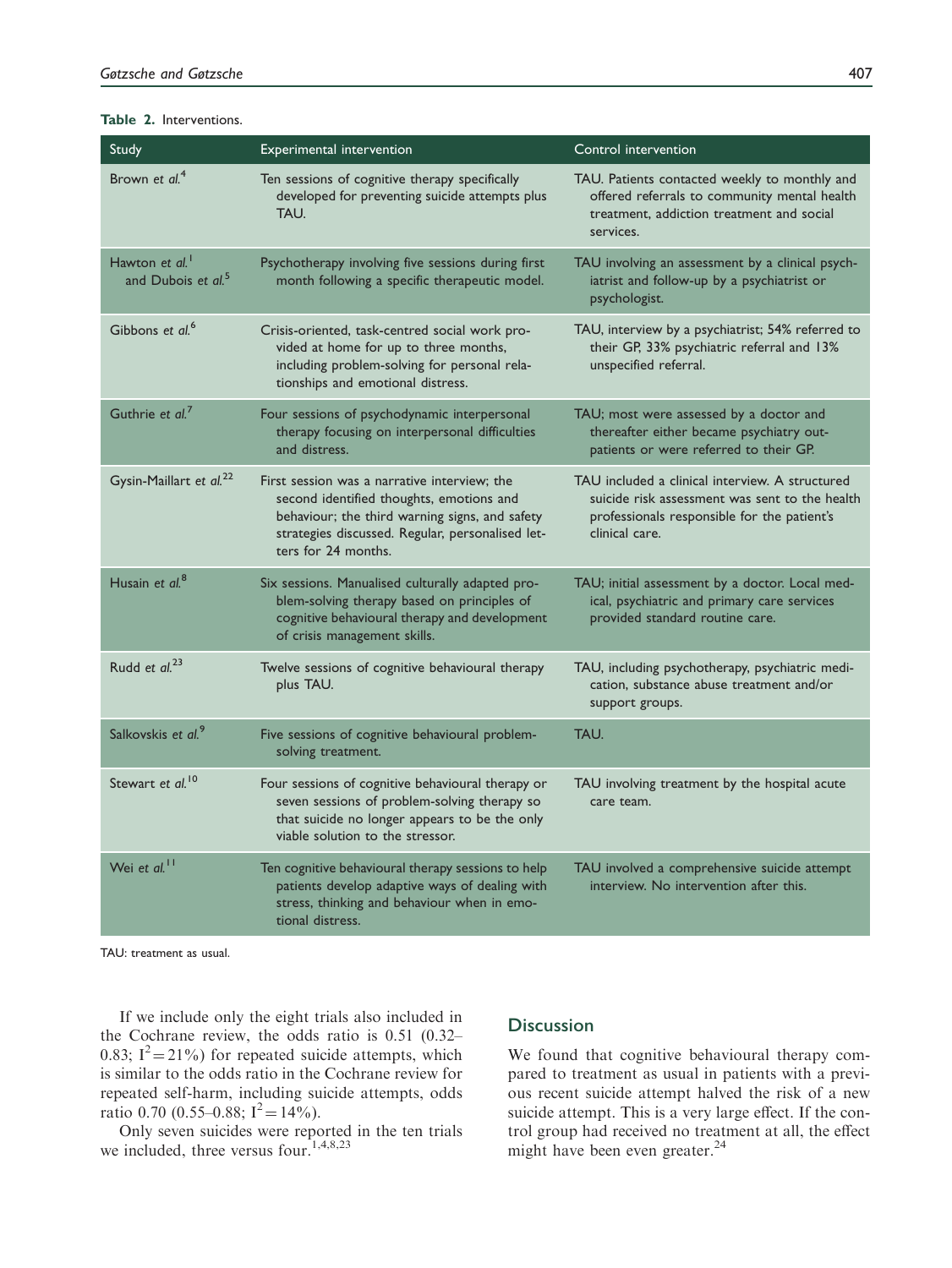

It is rarely possible to blind participants to psychological therapy, and the authors of the Cochrane review classified most of trials as having high risk of bias for blinding of participants.<sup>1</sup> However, we do not agree that this is an important problem with the trials we reviewed. First, our outcome, a new suicide attempt, is pretty objective. Second, any bias related to this outcome would be expected to be small compared with the size of the effect we found. Third, it is not clear why any bias would be expected to exaggerate the effect of cognitive behavioural therapy compared to the psychological support or therapies that were given to control group patients.

There were dropouts in the trials, and the Cochrane authors dealt with this by including only suicide attempts on those participants whose results were known, using as the denominator the total number of participants with data on the absence or presence of suicide attempts. We agree with this approach. Dropouts are concerning if there are differential reasons for dropout in the two groups but we found no data or plausible reasons suggesting that this was the case.

It was not an inclusion criterion in the trials that the patients were depressed and it could have been difficult to find out, since the trials were based on patients admitted to an emergency ward, some of whom were unconscious. However, it is likely that most patients attempting suicide will fulfil the criteria for a depression diagnosis, which the trial with the most events confirmed: the Beck depression inventory showed that most patients were depressed.<sup>6</sup> In agreement with this, the trial with the third-most events reported that, 'At baseline, 77% had a major depressive disorder'.

In clinical guidelines all over the world, the standard treatment for severe depression is not psychotherapy but antidepressant drugs. This is not evidence-based medicine, as this recommendation goes directly against the most reliable evidence we have. For more than a decade, drug regulators have warned against using antidepressant drugs in children and adolescents because they increase the risk of suicide, aggression and violence.<sup>25,26</sup> Until recently, it was difficult to know whether the suicide risk was also increased in adults, as there has been massive under-reporting and even fraud in the reporting of suicides, suicide attempts and suicidal thoughts in the placebo-controlled trials.<sup>25,27</sup> However, a 2016 systematic review of the randomised trials showed that antidepressants double the occurrence of events that can lead to suicide and violence in adult healthy volunteers.28 Another recent systematic review, which was based on clinical study reports obtained from the European Medicines Agency, showed that FDA defined precursor events for suicide and violence were 4–5 times more common with duloxetine than with placebo in randomised trials in middle-aged women with stress urinary incontinence.<sup>29</sup> It would have been impossible to demonstrate this based on the published trial reports.

It is therefore now clear that antidepressants increase the suicide risk at all ages while cognitive behavioural therapy decreases the suicide risk substantially. Cognitive behavioural therapy should therefore be the preferred treatment of depression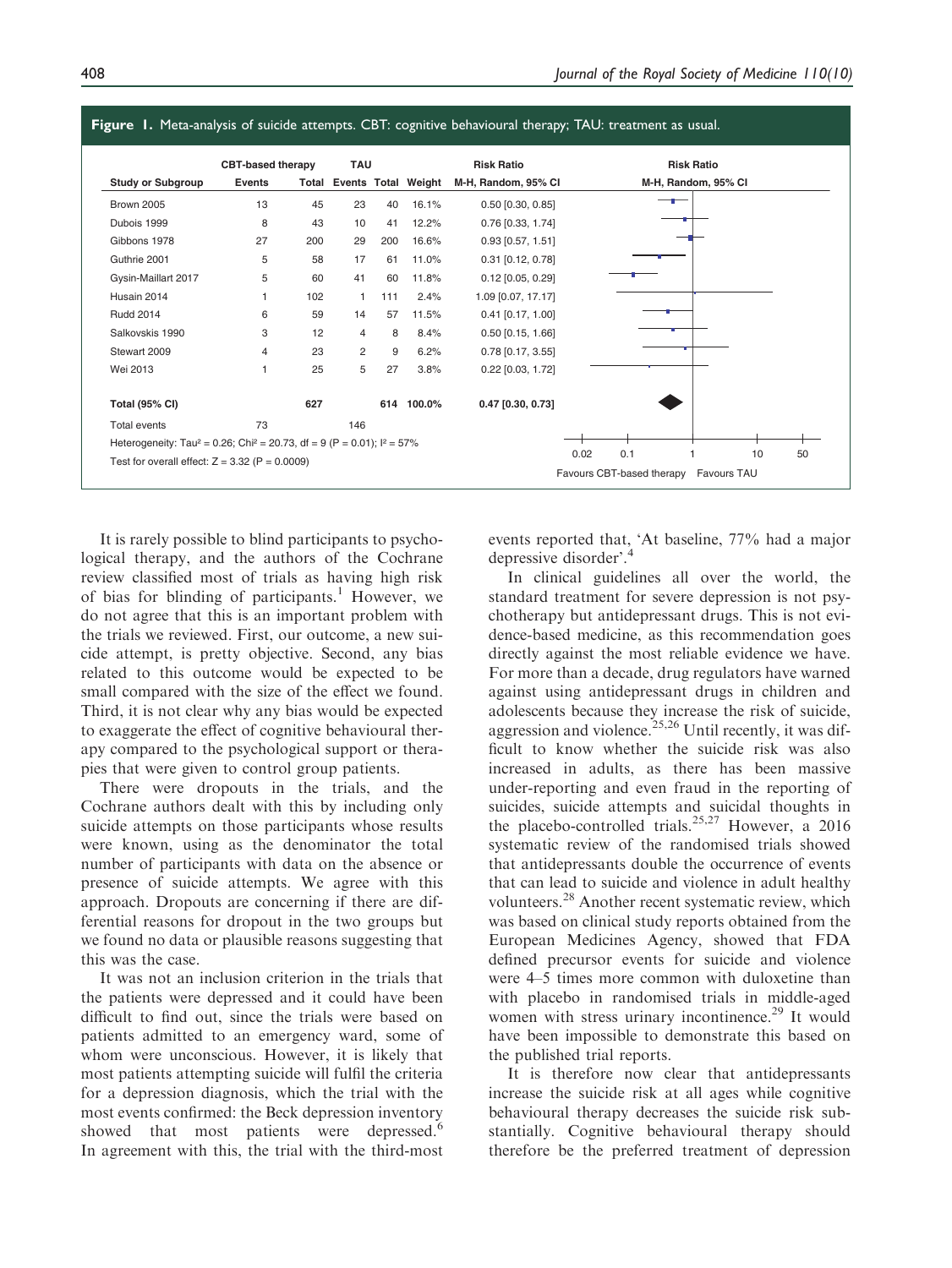of all severities. In our view, antidepressants should not be used at all, as they are unlikely to have a true effect on depression outcomes that matter to patients.<sup>25</sup> It is even unlikely that they have a true effect as measured with the Hamilton depression scale.<sup>25</sup> An arbitrary threshold for clinical significance once recommended by the National Institute for Clinical Excellence in England is 3 on this scale, but this is far too little, as the smallest effect that can be perceived on the scale is  $5-7$ .  $30,31$ 

Several meta-analyses have found that the effect of antidepressants is larger if the patients are severely depressed,32–34 and antidepressants are generally recommended for severe and sometimes moderate, but not mild depression. However, the reported effects are small for all severities of depression, e.g. in the most recent meta-analysis, it was 2.7 for patients with a baseline Hamilton score above 23, which is considered very severe depression,  $33$  and 1.3 for milder degrees of depression.<sup>34</sup> Moreover, it is likely just a mathematical artefact that the effect seems to be slightly larger in severe depression. Due to the conspicuous side effects of antidepressants, the placebo-controlled trials have not been adequately blinded, and this introduces a bias favouring the drugs when subjective outcomes like those on the Hamilton scale are being evaluated.<sup>25</sup> This bias can be large, and it was 68% on average when the observers had not been blinded compared to blinded observers in the same trials in a review that included all diseases, $35$  but it need not be large in order to explain the results in the meta-analyses of antidepressant drugs. Since the baseline scores for severe depression are larger than for mild depression, any bias – whether or not related to insufficient blinding – will influence the measured result more in patients with severe depression than in those with mild depression.

It is very simple, really. It is therefore surprising that this bias, as far as we know, has not been described before in any paper about antidepressant drugs. If we assume, for example, that the unblinding bias is 10% when estimating the effect in the antidepressant group, and that for the simplicity of the example there is no bias in the placebo group and nothing happens between baseline and the final visit, then a Hamilton baseline score of 25 would still be 25 after treatment, but because of the bias, there would be a 2.5-point difference between drug and placebo. If the baseline is 15, the difference would only be 1.5.

#### **Conclusions**

Cognitive behavioural therapy halves the risk of a new suicide attempt in patients who have previously attempted suicide and it should therefore be the preferred treatment for all patients with depression. The clinical guidelines for treating depression need to be changed to reflect this. We believe antidepressant drugs should be avoided. They increase the risk of suicide; they have many other important harms; and their clinical effect on depression is doubtful.

#### **Declarations**

Competing Interests: None declared.

Funding: None declared.

Ethics approval: Not required because this is a review of trial reports.

Guarantor: PCG.

Contributorship: We contributed equally to selecting studies and extracting data. PCG wrote the first draft of the paper.

#### Acknowledgements: None

Provenance: Not commissioned; peer-reviewed by Dieneke Hubbeling, David M Rudd and Julie Morris.

#### **References**

- 1. Hawton K, Witt KG, Taylor Salisbury TL, Arensman E, Gunnell D, Hazell P, et al. Psychosocial interventions for self-harm in adults. Cochrane Database Syst Rev 2016; 5: CD012189.
- 2. Owens D, Horrocks J and House A. Fatal and non-fatal repetition of self-harm. Systematic review. Br J Psychiatry 2002; 181: 193–199.
- 3. Hawton K, Witt KG, Taylor Salisbury TL, Arensman E, Gunnell D, Townsend E, et al. Interventions for selfharm in children and adolescents. Cochrane Database Syst Rev 2015; 12: CD012013.
- 4. Brown GK, Ten Have T, Henriques GR, Xie SX, Hollander JE and Beck AT. Cognitive therapy for the prevention of suicide attempts: a randomized controlled trial. JAMA 2005; 294: 563–570.
- 5. Dubois L, Walter M, Bleton L, Genest P, Lemonnier E and Lachevre G. Evaluation comparative et prospective d'un protocole de prise en charge specifique de jeunes suicidants: analyse du diagnostic psychiatrique initial, de l'observance therapeutique et du taux de recidive a un an (resultats preliminaires)]. Ann Medico-Psychol 1999; 157: 557–561.
- 6. Gibbons JS, Butler J, Urwin P and Gibbons JL. Evaluation of a social work service for self-poisoning patients. Br J Psychiatry 1978; 133: 111–118.
- 7. Guthrie E, Kapur N, Kway-Jones K, Chew-Graham C, Moorey J, Mendel E, et al. Randomised controlled trial of brief psychological intervention after deliberate self poisoning. BMJ 2001; 323: 135–138.
- 8. Husain N, Afsar S, Ara J, Fayyaz H, Ur Rahman R, Tomenson B, et al. Brief psychological intervention after self-harm: randomised controlled trial from Pakistan. Br J Psychiatry 2014; 204: 462–470.
- 9. Salkovskis PM, Atha C and Storer D. Cognitivebehavioural problem solving in the treatment of